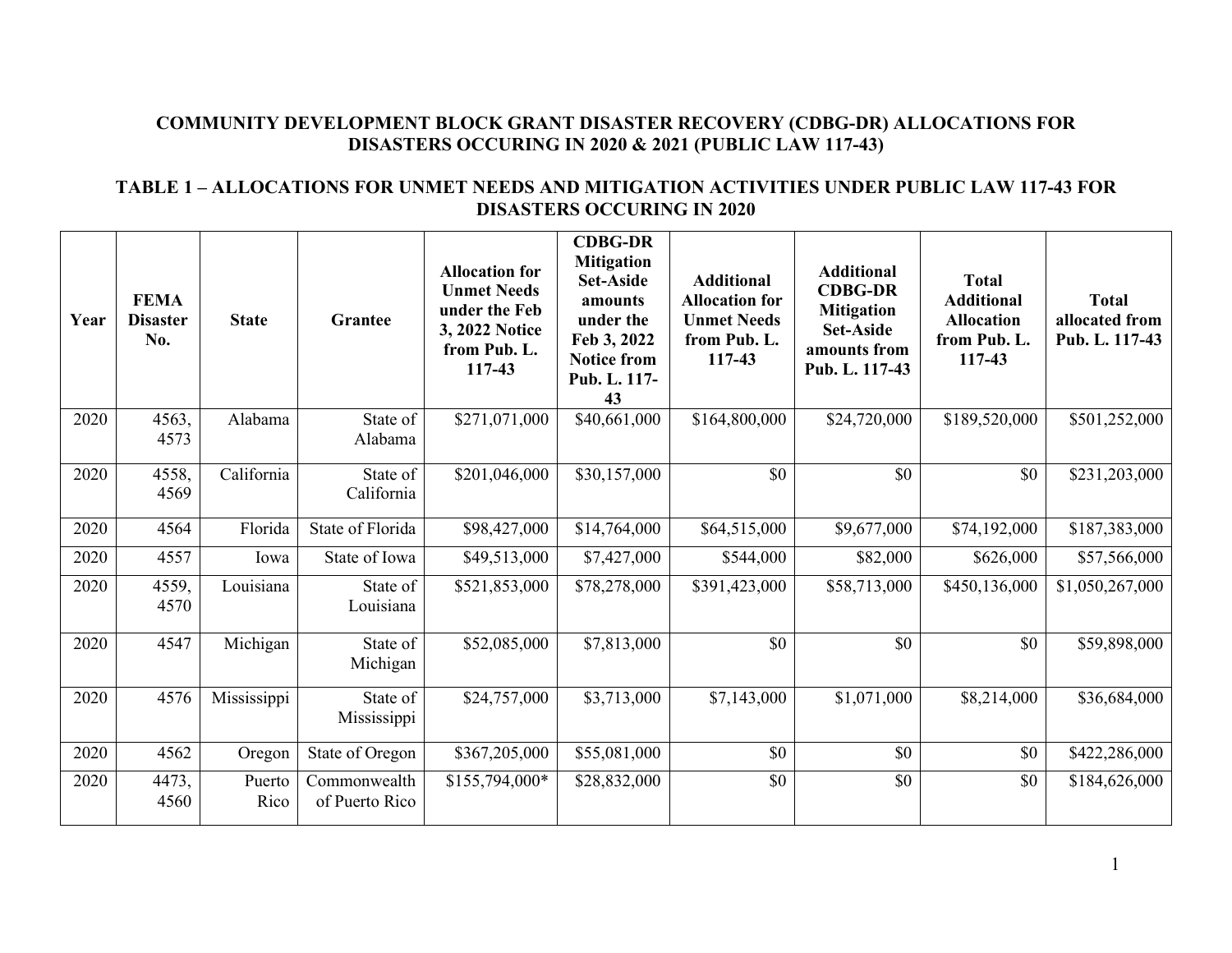| Year | <b>FEMA</b><br><b>Disaster</b><br>No. | <b>State</b> | Grantee       | <b>Allocation for</b><br><b>Unmet Needs</b><br>under the Feb<br>3, 2022 Notice<br>from Pub. L.<br>117-43 | <b>CDBG-DR</b><br><b>Mitigation</b><br><b>Set-Aside</b><br>amounts<br>under the<br>Feb 3, 2022<br><b>Notice from</b><br>Pub. L. 117-<br>43 | <b>Additional</b><br><b>Allocation for</b><br><b>Unmet Needs</b><br>from Pub. L.<br>117-43 | <b>Additional</b><br><b>CDBG-DR</b><br><b>Mitigation</b><br><b>Set-Aside</b><br>amounts from<br>Pub. L. 117-43 | <b>Total</b><br><b>Additional</b><br><b>Allocation</b><br>from Pub. L.<br>117-43 | <b>Total</b><br>allocated from<br>Pub. L. 117-43 |
|------|---------------------------------------|--------------|---------------|----------------------------------------------------------------------------------------------------------|--------------------------------------------------------------------------------------------------------------------------------------------|--------------------------------------------------------------------------------------------|----------------------------------------------------------------------------------------------------------------|----------------------------------------------------------------------------------|--------------------------------------------------|
| 2020 | 4476,                                 | Tennessee    | State of      | \$37,165,000                                                                                             | \$5,575,000                                                                                                                                | \$0                                                                                        | \$0                                                                                                            | \$0                                                                              | \$42,740,000                                     |
|      | 4541                                  |              | Tennessee     |                                                                                                          |                                                                                                                                            |                                                                                            |                                                                                                                |                                                                                  |                                                  |
|      |                                       |              | <b>Totals</b> | \$1,778,916,000                                                                                          | \$272,301,000                                                                                                                              | \$628,425,000                                                                              | \$94,263,000                                                                                                   | \$722,688,000                                                                    | \$2,773,905,000                                  |

\*Puerto Rico was allocated \$36,424,000 from Pub. L. 116-20 (see [86 FR 569\)](https://www.govinfo.gov/content/pkg/FR-2021-01-06/pdf/2020-29262.pdf) for unmet needs related to one of the qualifying disasters listed in the first column (FEMA disaster no. 4473). The grantee's CDBG mitigation set-aside in the fifth column was calculated as 15 percent of the total estimate for unmet needs allocated for this disaster (which includes the portions of unmet need funded by Pub. L. 116-20 and by Pub. L. 117-43). The grantee's final allocation in the tenth column represents the total estimate for unmet needs for Puerto Rico's qualifying disasters under Pub. L. 117-43, including the additional amount for the CDBG mitigation set-aside.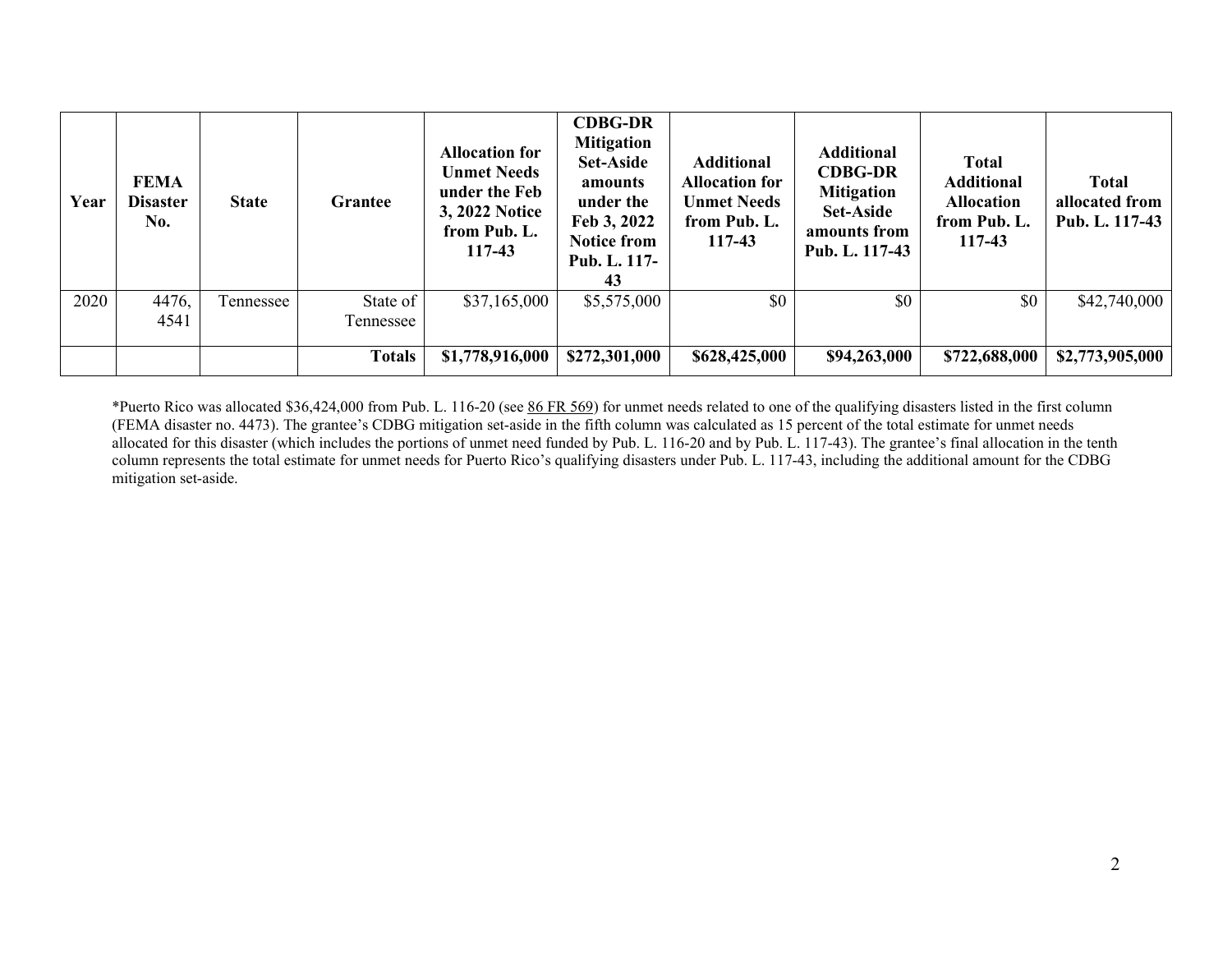| <b>Grantee</b>      | <b>UPDATED</b><br><b>Minimum</b> amount<br>from Pub. L. 117-<br>43 that must be<br>expended in the<br><b>HUD-identified</b><br>"most impacted<br>and distressed"<br>areas listed herein | <b>UPDATED "Most Impacted and Distressed" Areas</b>                                                                                                                                                                                                                                      |
|---------------------|-----------------------------------------------------------------------------------------------------------------------------------------------------------------------------------------|------------------------------------------------------------------------------------------------------------------------------------------------------------------------------------------------------------------------------------------------------------------------------------------|
| State of Alabama    | \$401,001,600                                                                                                                                                                           | Baldwin, Mobile, and Escambia Counties; 36545 (Clarke County)                                                                                                                                                                                                                            |
| State of California | \$184,962,400                                                                                                                                                                           | Butte, Napa, Santa Cruz, Los Angeles, and Siskiyou Counties; 95448<br>(Sonoma County), 95688 (Solano County), 93602 (Fresno County),<br>93664 (Fresno County), 94558 (Napa County), 94574 (Napa County),<br>95404 (Sonoma County), 95409 (Sonoma County), and 96047 (Shasta<br>County)   |
| State of Florida    | \$149,906,400                                                                                                                                                                           | <b>Escambia and Santa Rosa Counties</b>                                                                                                                                                                                                                                                  |
| State of Iowa       | \$46,052,800                                                                                                                                                                            | Linn County                                                                                                                                                                                                                                                                              |
| State of Louisiana  | \$840,213,600                                                                                                                                                                           | Allen, Beauregard, Caddo, Calcasieu, Cameron, Jefferson Davis, Lafayette,<br>Natchitoches, Ouachita, and Rapides Parishes; 70510 (Vermilion Parish);<br>70517 (St. Martin Parish), 70526 (Acadia Parish), 70570 (St. Landry Parish),<br>71446 (Vernon Parish), and 70578 (Acadia Parish) |
| State of Michigan   | \$47,918,400                                                                                                                                                                            | Midland and Saginaw Counties; 48612 (Gladwin County)                                                                                                                                                                                                                                     |

## **TABLE 2 – MOST IMPACTED AND DISTRESSED AREAS FOR DISASTERS OCCURING IN 2020**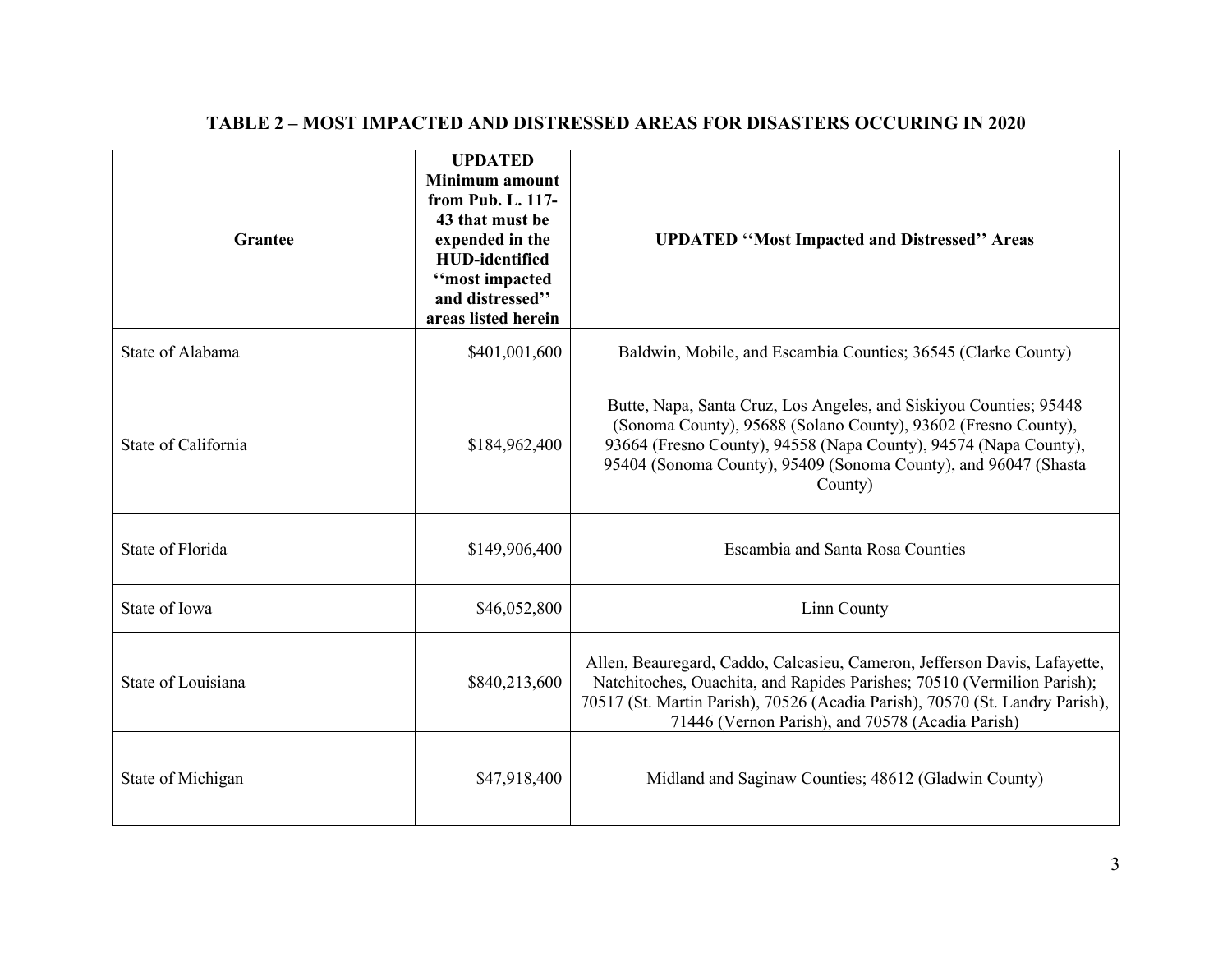| <b>Grantee</b>              | <b>UPDATED</b><br><b>Minimum</b> amount<br>from Pub. L. 117-<br>43 that must be<br>expended in the<br><b>HUD-identified</b><br>"most impacted<br>and distressed"<br>areas listed herein | <b>UPDATED "Most Impacted and Distressed" Areas</b>                                                                                                |
|-----------------------------|-----------------------------------------------------------------------------------------------------------------------------------------------------------------------------------------|----------------------------------------------------------------------------------------------------------------------------------------------------|
| State of Mississippi        | \$29,347,200                                                                                                                                                                            | Harrison County; 39563 (Jackson County)                                                                                                            |
| State of Oregon             | \$337,828,800                                                                                                                                                                           | Clackamas, Douglas, Jackson, Lane, Lincoln, and Marion Counties; 97358<br>(Linn County)                                                            |
| Commonwealth of Puerto Rico | \$147,700,800                                                                                                                                                                           | Guanica, Ponce, and Yauco; 00624 (Penuelas Municipio),<br>00656 (Guayanilla Municipio),<br>00667 (Lajas Municipio), and 00680 (Mayaguez Municipio) |
| <b>State of Tennessee</b>   | \$34,192,000                                                                                                                                                                            | 37208 (Davidson County), 38501 (Putnam County), and 37421 (Hamilton<br>County)                                                                     |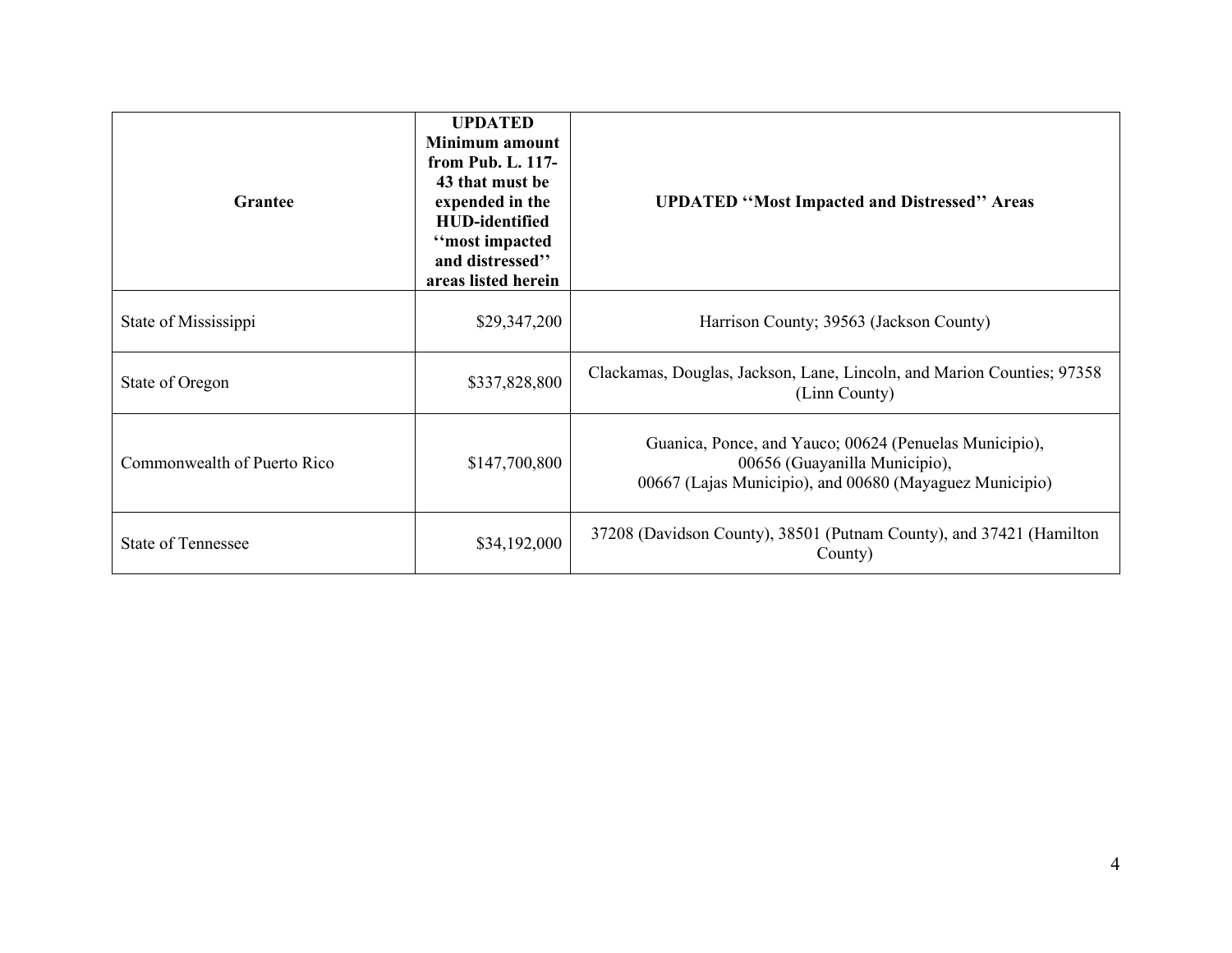### **TABLE 3 – ALLOCATIONS FOR UNMET NEEDS AND MITIGATION ACTIVITIES UNDER PUBLIC LAW 117-43 FOR DISASTERS OCCURING IN 2021**

| Year | <b>FEMA</b><br>Disaster No. | <b>State</b> | <b>Grantee</b>       | <b>Allocation for</b><br><b>Unmet Needs from</b><br>Pub. L. 117-43 | <b>CDBG-DR</b><br><b>Mitigation Set-</b><br><b>Aside amounts</b><br>from Pub. L. 117-<br>43 | <b>Total allocated from</b><br>Pub. L. 117-43 |
|------|-----------------------------|--------------|----------------------|--------------------------------------------------------------------|---------------------------------------------------------------------------------------------|-----------------------------------------------|
| 2021 | 4610                        | California   | State of California  | \$12,835,000                                                       | \$1,926,000                                                                                 | \$14,761,000                                  |
| 2021 | 4634                        | Colorado     | State of Colorado    | \$6,448,000                                                        | \$967,000                                                                                   | \$7,415,000                                   |
| 2021 | 4595, 4630                  | Kentucky     | State of Kentucky    | \$65,176,000                                                       | \$9,777,000                                                                                 | \$74,953,000                                  |
| 2021 | 4606                        | Louisiana    | Lake Charles         | \$9,370,000                                                        | \$1,406,000                                                                                 | \$10,776,000                                  |
| 2021 | 4606                        | Louisiana    | <b>Baton Rouge</b>   | \$4,042,000                                                        | \$606,000                                                                                   | \$4,648,000                                   |
| 2021 | 4611, 4606                  | Louisiana    | State of Louisiana   | \$1,106,388,000                                                    | \$165,958,000                                                                               | \$1,272,346,000                               |
| 2021 | 4607                        | Michigan     | Detroit              | \$50,079,000                                                       | \$7,512,000                                                                                 | \$57,591,000                                  |
| 2021 | 4607                        | Michigan     | Dearborn             | \$14,202,000                                                       | \$2,130,000                                                                                 | \$16,332,000                                  |
| 2021 | 4607                        | Michigan     | State of Michigan    | \$10,463,000                                                       | \$1,570,000                                                                                 | \$12,033,000                                  |
| 2021 | 4626                        | Mississippi  | State of Mississippi | \$7,310,000                                                        | \$1,096,000                                                                                 | \$8,406,000                                   |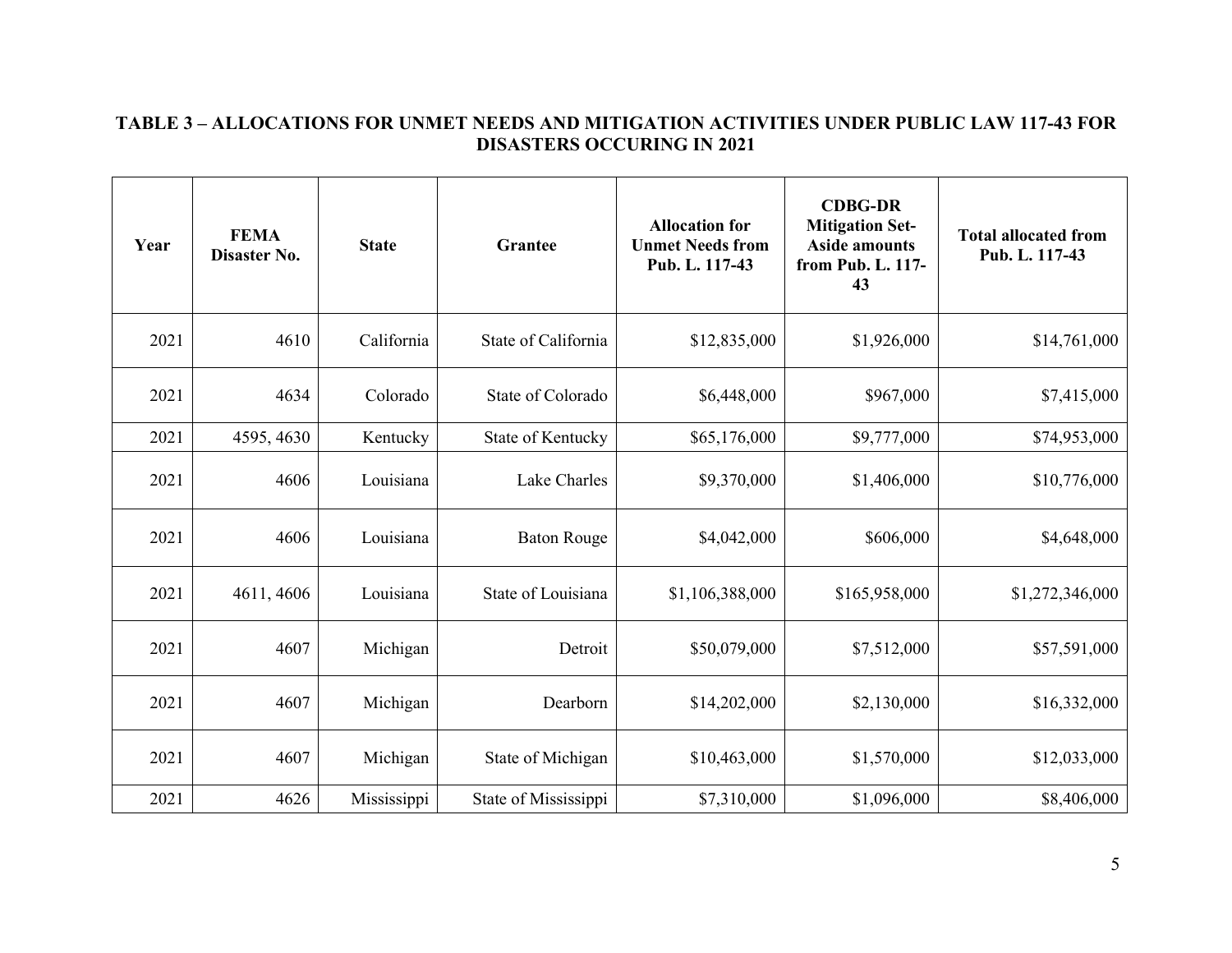| Year | <b>FEMA</b><br>Disaster No. | <b>State</b>      | <b>Grantee</b>            | <b>Allocation for</b><br><b>Unmet Needs from</b><br>Pub. L. 117-43 | <b>CDBG-DR</b><br><b>Mitigation Set-</b><br><b>Aside amounts</b><br>from Pub. L. 117-<br>43 | <b>Total allocated from</b><br>Pub. L. 117-43 |
|------|-----------------------------|-------------------|---------------------------|--------------------------------------------------------------------|---------------------------------------------------------------------------------------------|-----------------------------------------------|
| 2021 | 4617                        | North<br>Carolina | State of North Carolina   | \$6,935,000                                                        | \$1,040,000                                                                                 | \$7,975,000                                   |
| 2021 | 4614                        | New Jersey        | State of New Jersey       | \$198,562,000                                                      | \$29,784,000                                                                                | \$228,346,000                                 |
| 2021 | 4615                        | New York          | New York City             | \$163,455,000                                                      | \$24,518,000                                                                                | \$187,973,000                                 |
| 2021 | 4615                        | New York          | <b>State of New York</b>  | \$35,880,000                                                       | \$5,382,000                                                                                 | \$41,262,000                                  |
| 2021 | 4618                        | Pennsylvania      | Philadelphia              | \$85,827,000                                                       | \$12,874,000                                                                                | \$98,701,000                                  |
| 2021 | 4618                        | Pennsylvania      | State of Pennsylvania     | \$20,132,000                                                       | \$3,020,000                                                                                 | \$23,152,000                                  |
| 2021 | 4601                        | Tennessee         | Nashville-Davidson        | \$4,479,000                                                        | \$672,000                                                                                   | \$5,151,000                                   |
| 2021 | 4609                        | Tennessee         | <b>State of Tennessee</b> | \$22,089,000                                                       | \$3,314,000                                                                                 | \$25,403,000                                  |
| 2021 | 4586                        | Texas             | Houston                   | \$26,344,000                                                       | \$3,952,000                                                                                 | \$30,296,000                                  |
| 2021 | 4586                        | Texas             | Dallas                    | \$21,246,000                                                       | \$3,187,000                                                                                 | \$24,433,000                                  |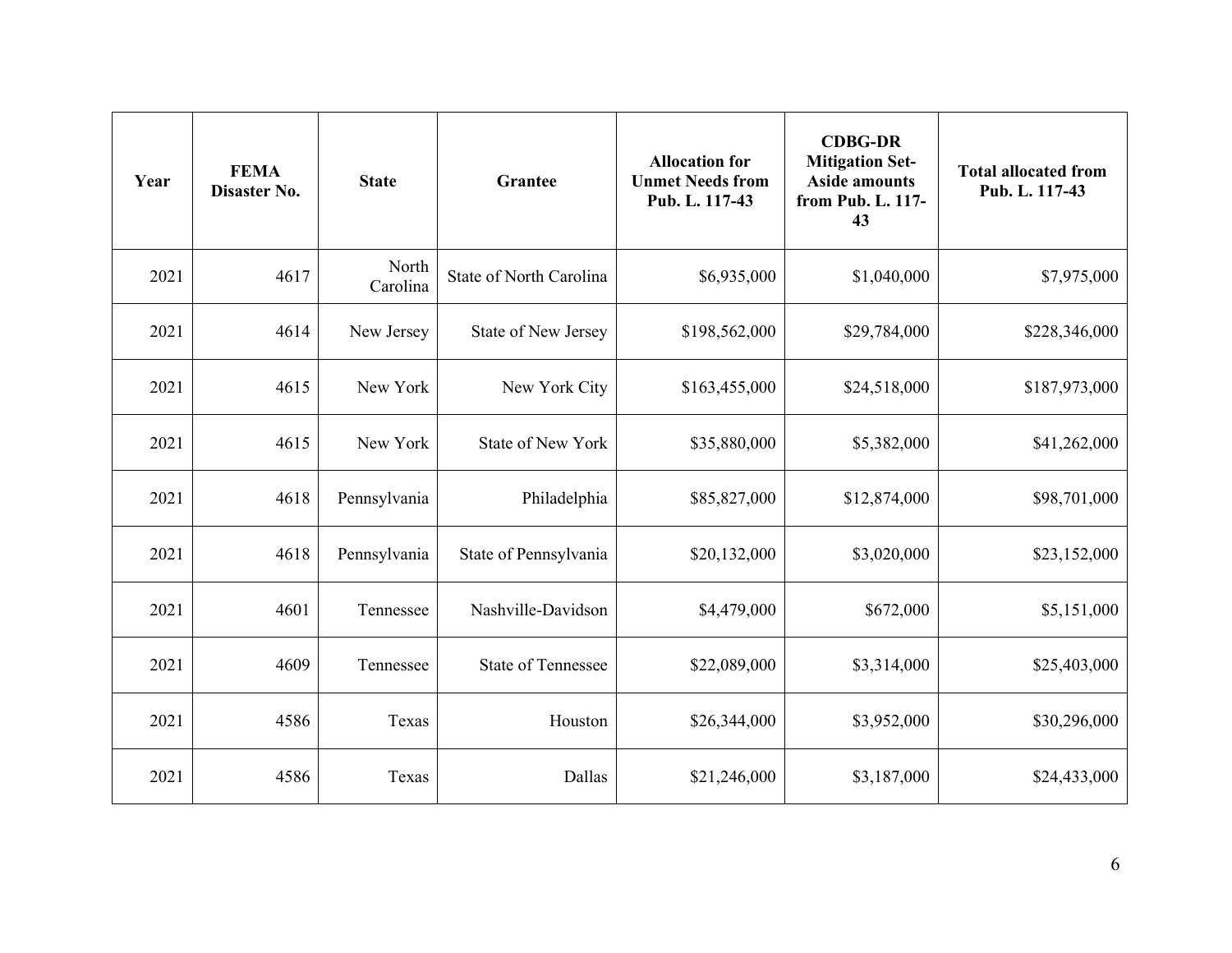| Year | <b>FEMA</b><br>Disaster No. | <b>State</b> | <b>Grantee</b>      | <b>Allocation for</b><br><b>Unmet Needs from</b><br>Pub. L. 117-43 | <b>CDBG-DR</b><br><b>Mitigation Set-</b><br><b>Aside amounts</b><br>from Pub. L. 117-<br>43 | <b>Total allocated from</b><br>Pub. L. 117-43 |
|------|-----------------------------|--------------|---------------------|--------------------------------------------------------------------|---------------------------------------------------------------------------------------------|-----------------------------------------------|
| 2021 | 4586                        | Texas        | Fort Worth          | \$14,447,000                                                       | \$2,167,000                                                                                 | \$16,614,000                                  |
| 2021 | 4586                        | Texas        | State of Texas      | \$22,945,000                                                       | \$3,442,000                                                                                 | \$26,387,000                                  |
| 2021 | 4635                        | Washington   | State of Washington | \$16,210,000                                                       | \$2,431,000                                                                                 | \$18,641,000                                  |
|      |                             |              | <b>Totals</b>       | \$1,924,864,000                                                    | \$288,731,000                                                                               | \$2,213,595,000                               |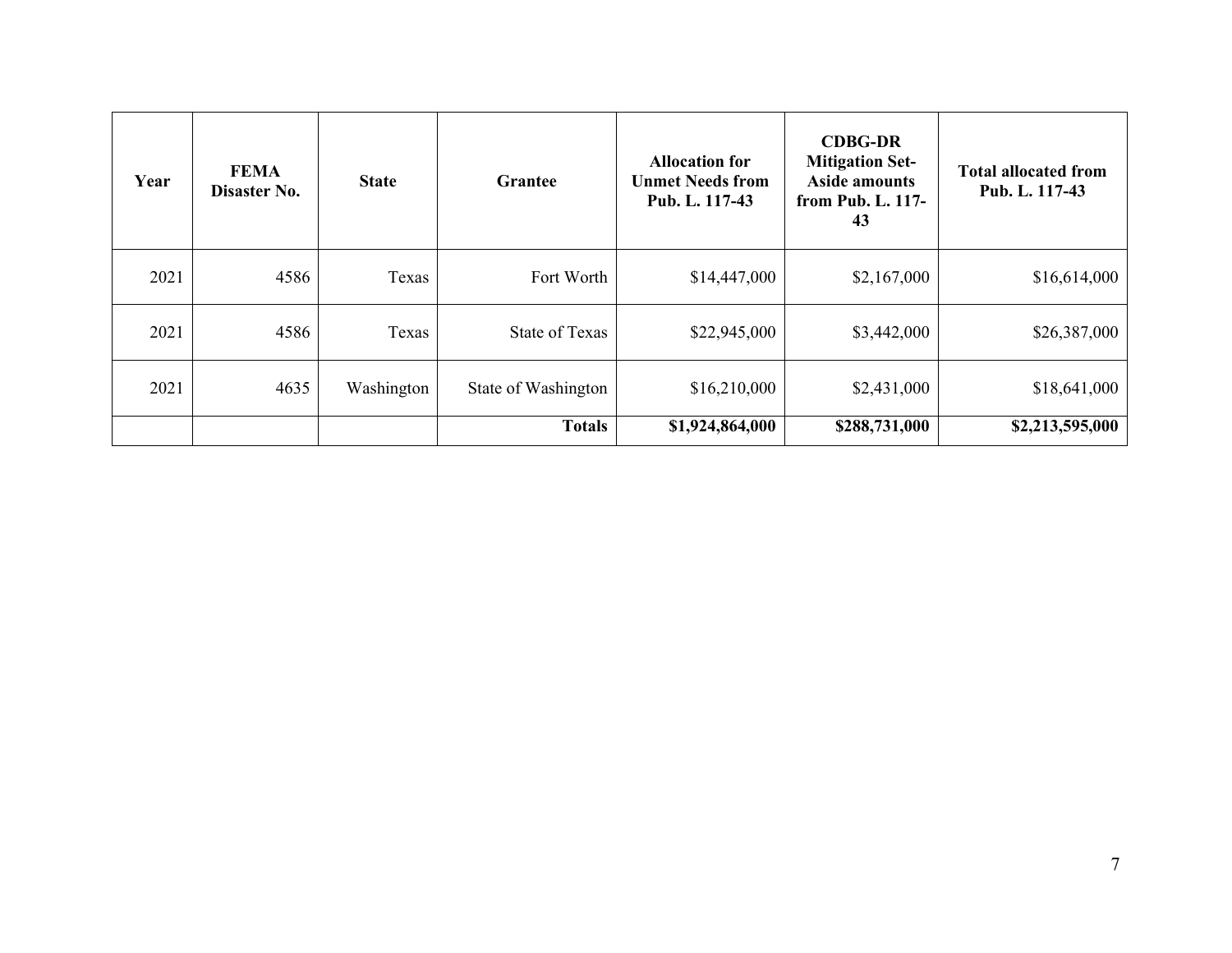# **TABLE 4 – MOST IMPACTED AND DISTRESSED AREAS FOR DISASTERS OCCURING IN 2021**

| Grantee             | <b>Minimum amount from</b><br>Pub. L. 117-43 that<br>must be expended in the<br><b>HUD-identified "most</b><br>impacted and<br>distressed" areas listed<br>herein* | "Most Impacted and Distressed" Areas                                                                                                                                                                                                                                                                                                        |
|---------------------|--------------------------------------------------------------------------------------------------------------------------------------------------------------------|---------------------------------------------------------------------------------------------------------------------------------------------------------------------------------------------------------------------------------------------------------------------------------------------------------------------------------------------|
| State of California | \$11,808,800                                                                                                                                                       | <b>Plumas County</b>                                                                                                                                                                                                                                                                                                                        |
| State of Colorado   | \$5,932,000                                                                                                                                                        | 80027 (Boulder County)                                                                                                                                                                                                                                                                                                                      |
| State of Kentucky   | \$59,962,400                                                                                                                                                       | Graves and Hopkins Counties; 41339 (Breathitt County) and<br>42101 (Warren County)                                                                                                                                                                                                                                                          |
| Lake Charles, LA    | \$10,776,000                                                                                                                                                       | Lake Charles, LA                                                                                                                                                                                                                                                                                                                            |
| Baton Rouge, LA     | \$4,648,000                                                                                                                                                        | Baton Rouge, LA                                                                                                                                                                                                                                                                                                                             |
| State of Louisiana  | \$1,017,876,800                                                                                                                                                    | Ascension, Assumption, Calcasieu, East Baton Rouge, Jefferson,<br>Lafourche, Livingston, Orleans, Plaquemines, St. Bernard, St.<br>Charles, St. Helena, St. James, St. John the Baptist, St. Mary, St.<br>Tammany, Tangipahoa, Terrebonne, and Washington Parishes; 70764<br>& 70788 (Iberville Parish) and 70767 (West Baton Rouge Parish) |
| Detroit, MI         | \$57,591,000                                                                                                                                                       | Detroit, MI                                                                                                                                                                                                                                                                                                                                 |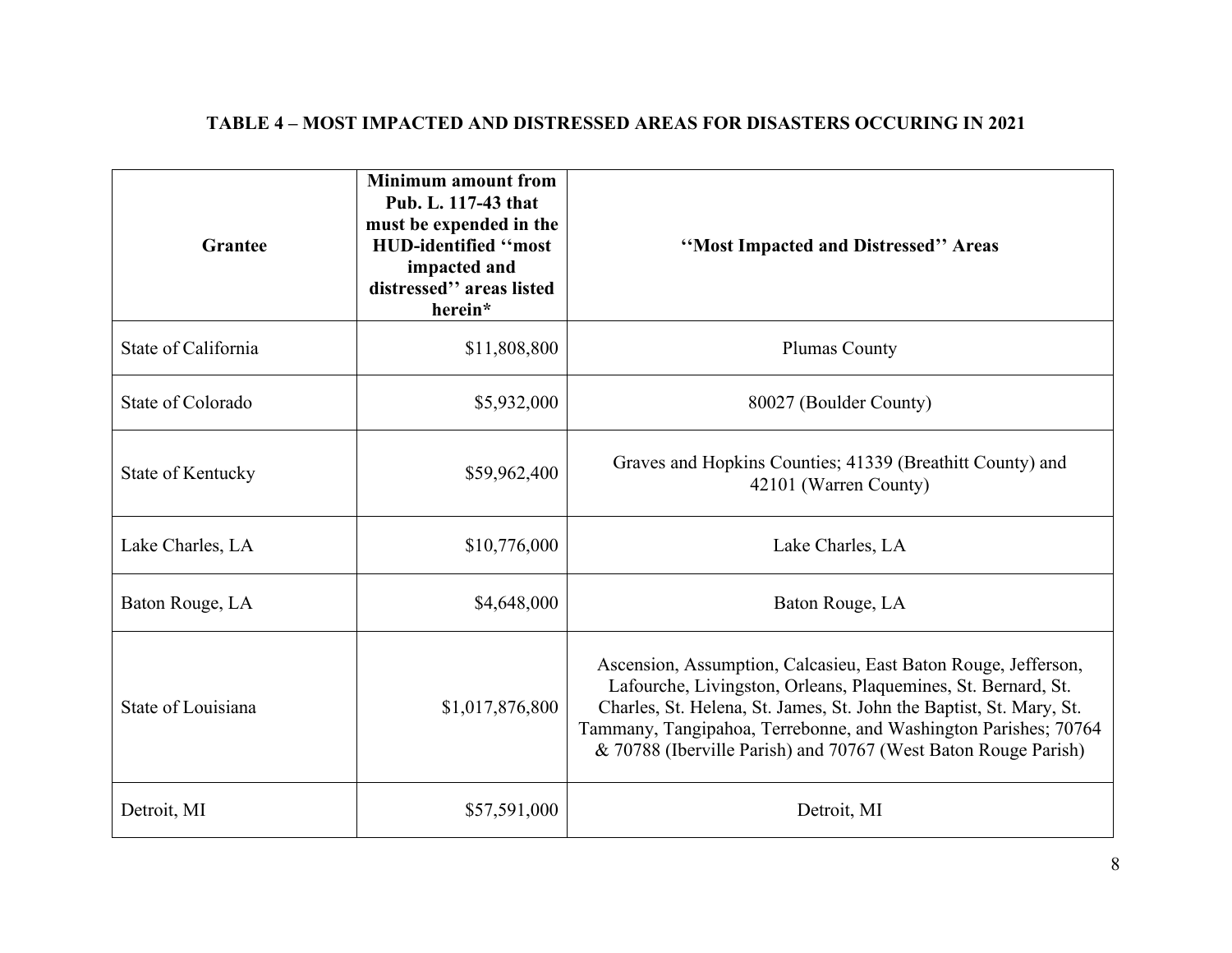| <b>Grantee</b>                 | <b>Minimum amount from</b><br>Pub. L. 117-43 that<br>must be expended in the<br>HUD-identified "most<br>impacted and<br>distressed" areas listed<br>herein* | "Most Impacted and Distressed" Areas                                       |
|--------------------------------|-------------------------------------------------------------------------------------------------------------------------------------------------------------|----------------------------------------------------------------------------|
| Dearborn, MI                   | \$16,332,000                                                                                                                                                | Dearborn, MI                                                               |
| State of Michigan              | \$9,626,400                                                                                                                                                 | <b>Wayne County</b>                                                        |
| State of Mississippi           | \$6,724,800                                                                                                                                                 | 39563 (Jackson County)                                                     |
| <b>State of North Carolina</b> | \$6,380,000                                                                                                                                                 | 28716 (Haywood County)                                                     |
| <b>State of New Jersey</b>     | \$182,676,800                                                                                                                                               | Bergen, Essex, Hudson, Middlesex, Passaic, Somerset, and Union<br>Counties |
| New York City, NY              | \$150,378,400                                                                                                                                               | Bronx, Queens, Kings, and Richmond County                                  |
| <b>State of New York</b>       | \$33,009,600                                                                                                                                                | <b>Westchester County</b>                                                  |
| Philadelphia, PA               | \$98,701,000                                                                                                                                                | Philadelphia, PA                                                           |
| State of Pennsylvania          | \$18,521,600                                                                                                                                                | Delaware and Montgomery Counties                                           |
| Nashville-Davidson, TN         | \$5,151,000                                                                                                                                                 | Nashville-Davidson, TN                                                     |